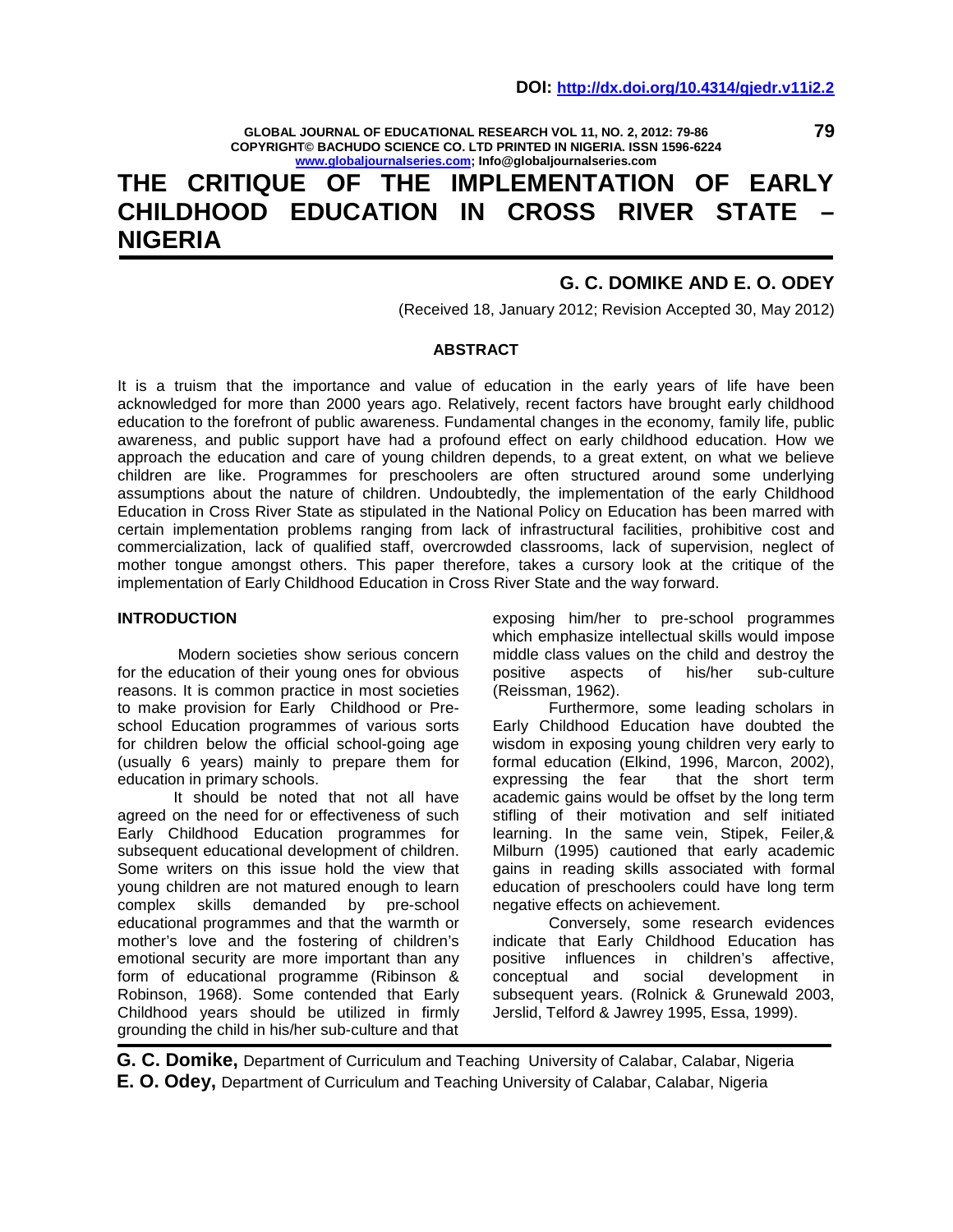Early Childhood Education is considered by many societies and individuals to be beneficial to young children for their education in the form of nursery school-entry age. Early childhood education in the form of nursery school or pre primary education as we know it today in Nigeria is a post-colonial development. This type of education was given official recognition by the Federal Government of Nigeria in the National Policy on Education (2004). In the policy document, provision was made for a policy on Pre-primary Education stating its objectives and the measures to be taken by government to facilitate the achievement of the policy objectives.

Therefore, in this paper, effort was geared at the critique of the implementation of early childhood education in Cross river State – Nigeria.

The policy implementation was examined pointing out its attendant problems/ shortcomings and the way forward.

#### **The National Policy on Pre-primary Education**

In the current National Policy on Education (Federal Republic of Nigeria, 2004) Early Childhood Education is labeled as Pre primary Education and is defined as the education given in an educational institutions to children prior to their entering the primary schools. It includes the crèche, the nursery and the Kindergarten. As stated in the policy document, the purpose of pre-primary education includes among others to:

- a) effect a smooth transition from home to school;
- b) prepare the child for the primary level of education;
- c) provide adequate care and supervision for the children while their parents are at work (on the farms, in the markets, offices, etc).
- d) inculcate social norms;
- e) inculcate in the child the spirit of enquiry and creativity through the exploration of nature, the Environment, art, music and playing with toys. etc;
- f) develop a sense of co-operation and team spirit; learn good habits, especially good health habits;
- g) teach the rudiments of numbers, letters, colours, shapes, forms, etc, through play (P.11).

The document lists a number of 2. measures to be taken by government to ensure 3.

the achievement of the objectives of pre-primary education. They include:

- a) encouraging private efforts in the provision of pre-primary education;
- b) making provision in teacher education programme for specialization in early childhood education;
- c) ensure that the medium of instruction is principally in the mother tongue or the<br>language of the immediate community language of the immediate and to this end will;
- d) developed the orthography of many more Nigeria languages;
- e) produce text books in Nigerian languages;
- f) ensure that the main method of teaching at this level is through play.
- g) set and monitor standard for early child care centres in the country. (P. 11-12).

In addition to these measures, appropriate levels of government (State and Local) are required to establish and enforce educational laws that will see that established pre-primary schools are well-run, pre-primary teachers are well qualified and other appropriate academic infrastructures provided. Ministries of education are expected to ensure maintenance of high standards.

#### **Policy Implementation: Statement of the Problem in Cross River State.**

The official recognition given to pre primary education in the National Policy on Education (FRN, 2004) combined with a number of factors gave rise to an unprecedented expansion in the provision of child care and Pre primary Education Institutions Nursery schools in the country. Nearly all the Pre-primary Education in Cross River State, however, are provided by private individuals. According to Akinbote, Oduolowu & Lawal (2001), despite government policy and regulation on Nursery Primary Education, more control is still needed to ensure quality in the provision. It is a known fact that many illegal, mushroom centres/institutions spring up in both urban areas and rural areas which are operated in private homes, garages, industrial areas, churches or heavy traffic routes.

Therefore, Akinbote et al (2001) therefore summarized the problems as:

- 1. Insufficient indoor, outdoor equipment learning facilities and play materials.
- Lack of medical and health facilities.
- Prohibitive cost and commercialization of education since most centres are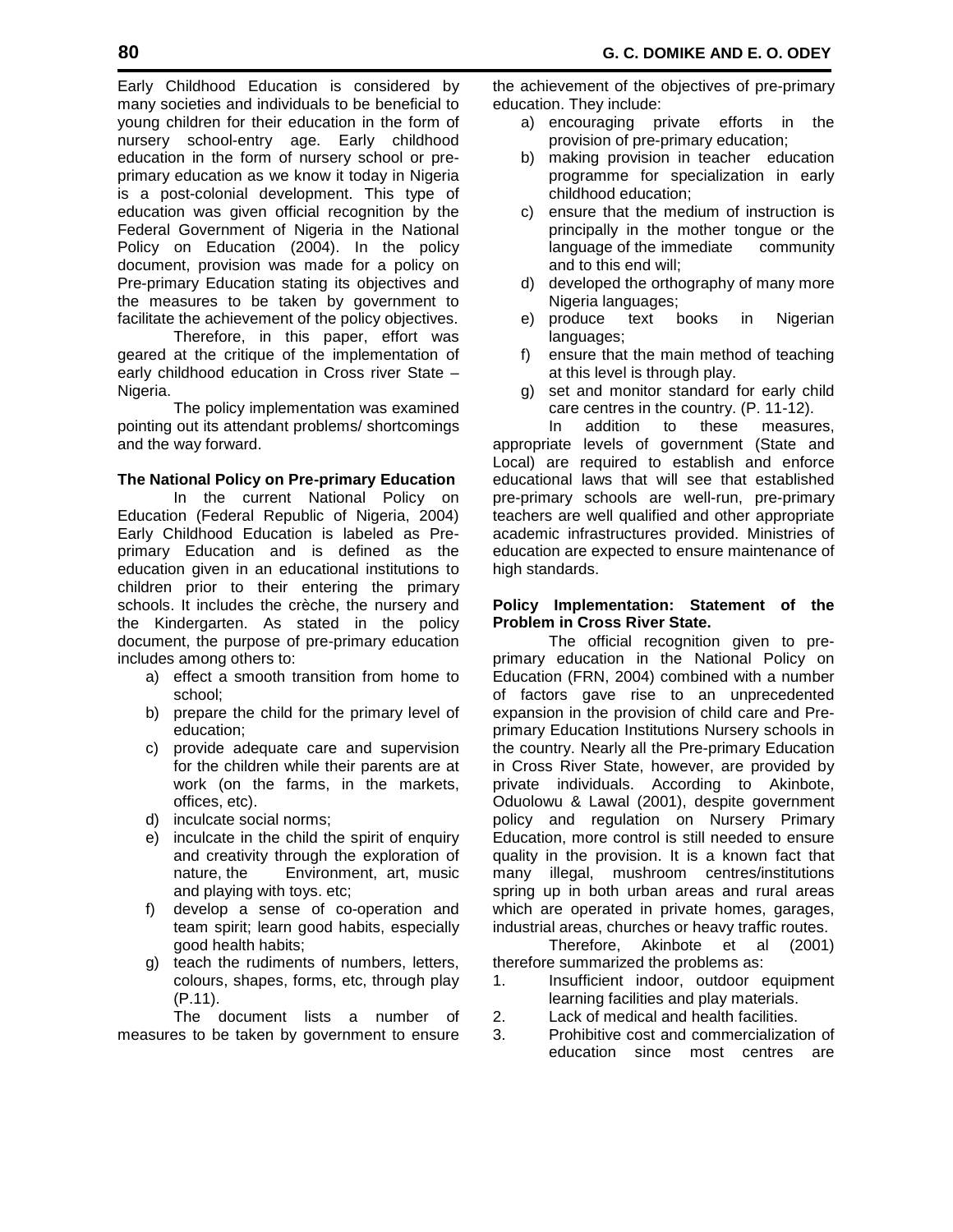established by private individuals who are out to make profit.

- 4. Poor staffing of lack of qualified staff. In attempt to maximize profit, the proprietor employs retried teachers who lack the pre-requisite skills to handle children. They lack the professional ability to teach and handle the children.
- 5. Most schools that are situated in an accessible area are overcrowded and lack adequate infrastructural facilities such as libraries, good toilets firefighting equipment, sickbay, fans, staff room, chalkboards, etc.
- 6. Poor method of teaching as children is taught mainly through rote learning.
- 7. Lack of adequate supervision and support by the government and its agencies in terms of well informed, sound consistent and firm professional advice.
- 8. Some centres/institutions are illegally established.
- 9. Paucity and lack of affordable textbooks and culturally balanced reading materials.
- 10. Some proprietors/proprietress have no educational background and they do not employ qualified and competent administrator of directors to manage the centres.

More so, Essa (1999), opined that very few of these institutions comply with government specifications on accommodation. Besides, very little provision is made for toys swings or other<br>recreational and extracurricular activities. recreational and Orukotan and Oladipo (1992) assert that proprietors of the pre-primary schools often resort to curricular of their choices without proper supervision from the inspectorate division of the Ministry of Education.

#### **A Critique of Policy Implementation in Cross River State**

It is a truism that despite the laudable objectives and government's responsibilities towards Early Childhood Education as provided by the National Policy on Education (2004) its attainment has been a mirage. In a situation where virtually all provisions for Early Childhood or Pre-primary Education is made by private individuals or groups for mainly commercial purposes, there are bound to be some shortcomings in the implementation of the policy and problems in the realization of the objectives of such a policy. Much of the shortcomings in the implementation of the national policy on Pre primary Education hinge on the State government to put into effect most of the education aimed at ensuring that the policy objectives are effectively achieved is the granting of permission for private effort in the provision of Pre-Primary Education. Significant provision is yet to be made in any public or private teacher training institution in the country for the production of specialist teachers in Early Childhood Education. Even if any institution runs such a programme for producing such teachers, it is doubtful if it can attract many clients as neither the Federal nor Cross River State Government has established any Nursery or Pre- Primary schools where graduates of such programme can be employed. Work in private Nursery or Pre-Primary institutions would probably have no attraction to teachers because of low wages and job insecurity.

The Cross River State Government has not done anything to ensure that mother-tongue or local language is mainly used for instruction in nursery schools as stipulated in the National Policy on Education. Taking a survey of the Pre- Primary schools in Cross River State mostly in the metropolis, it was discovered that English Language was the major language used. Enforcing the use of mother tongue in the schools will even run counter to the interests of parents of the children in such schools most of who are anxious for their children to acquire the official language (which is English Language), as early as possible. Hence, the values of parents seem to conflict with those of the policy makers who prescribed the medium of instruction in such institutions. According to Orebanyo (1981), the ease with which children acquire and speak English Language is one of the most important criteria parents use to assess the quality of Pre- Primary institutions.

More so, Onah (1998), posited that the neglect of the mother tongue in the curriculum is a serious one as it makes learning both difficult and uninteresting to the young ones. There is no doubt that the mother tongue provided the sweet key to the child's mind as he gains the experience of his immediate surroundings through the same language. It logically follows according to Enobakhare (1971) that all meaningful childhood education ought to be done in the mother tongue.

In furtherance to these, Ejieh (2010) asserts that, the play method of teaching that is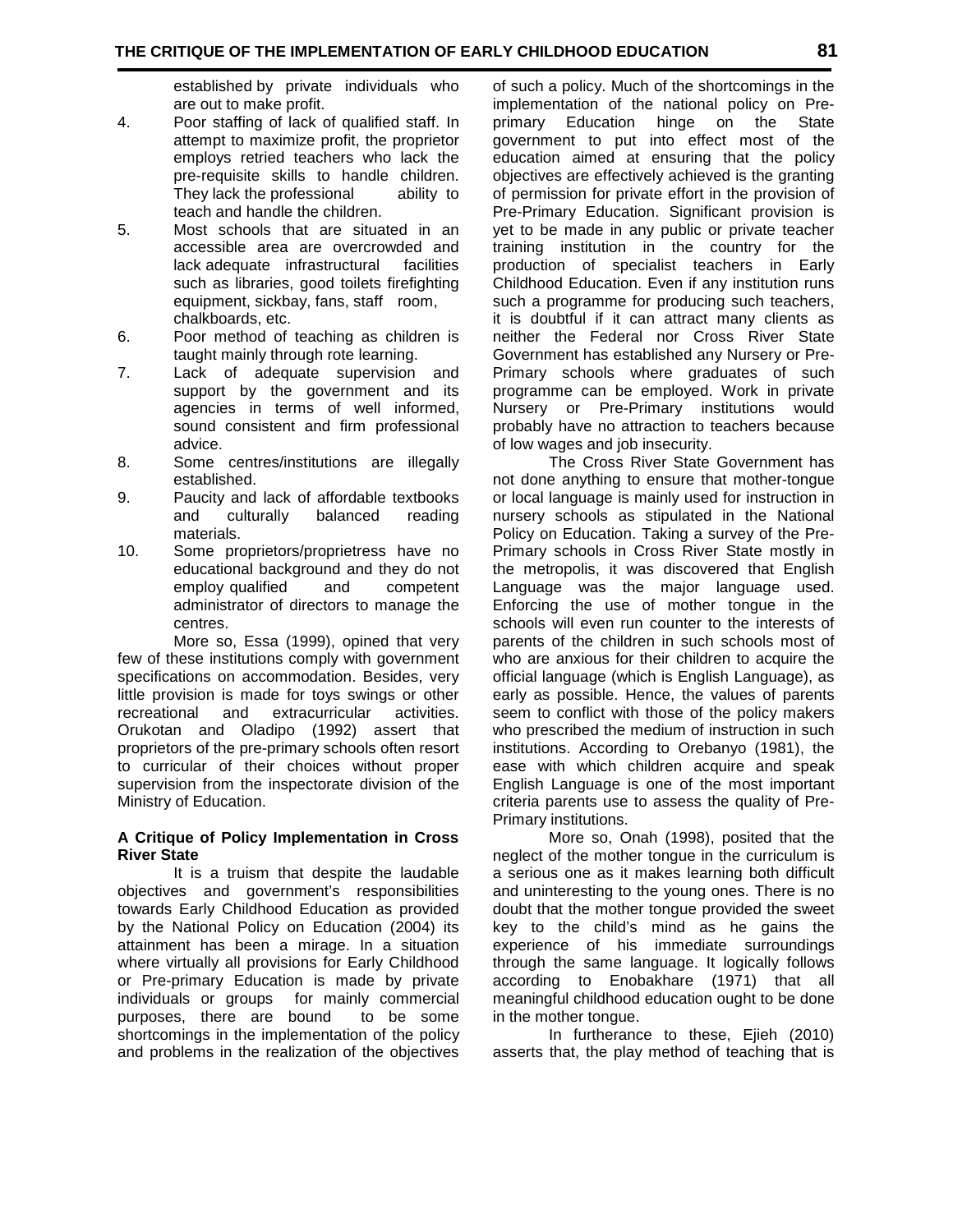advocated in the national policy on pre-primary education is not effectively used in most pre primary schools as most of the teachers are not trained on the use of it. Proprietors and teachers provide their children with toys to play with mainly for recreational purposes and not for instruction. Very few, if any nursery school teacher in Cross River State have received formal training in the use of the play method or any other type of those the learning activity to inculcate social norms in prelearning activity to inculcate social norms in pre school children as advocated in the policy document. In Cross River State, it has been observed over time that the State Ministry of Education officials are in principle, supposed to visit and inspect the physical plant, the human and other resources available in a proposed nursery school and if these are found to be adequate, the ministry would approve the school for operation. In most cases, these visits are made a long time after school had become operational and had been paying the prescribed taxes such circumstances and with lobbying by the proprietors of such schools who often form powerful pressure groups, the ministry officials find it difficult not to recommend the schools for approval. This explains why nursery and primary

schools can be found in any type of location making use of any type of facility.

Moreover, with the possible exception of a few nursery schools more specially that of the University of Calabar Staff School and crèche, the nursery schools that engage the services of qualified teachers, specially those owned by private individuals usually charge high fees while those that charge relatively low fees usually unqualified teachers. Employing unqualified teachers who receive low pay is a strategy used by many proprietors to make their services affordable to a great majority of parents and at the same time maintain a satisfactory profit margin. Besides, the National Policy on Education (2004) prescribes that the child in the Pre-primary Institution should be involved in active learning, the document detailing guidelines on provision and management of pre-primary education is silent on the curriculum contents of such an institution. In the absence of such guidelines and copies of the curriculum for Pre primary Education, proprietors and teachers resort to curricula of their choice (Okoro, 2004).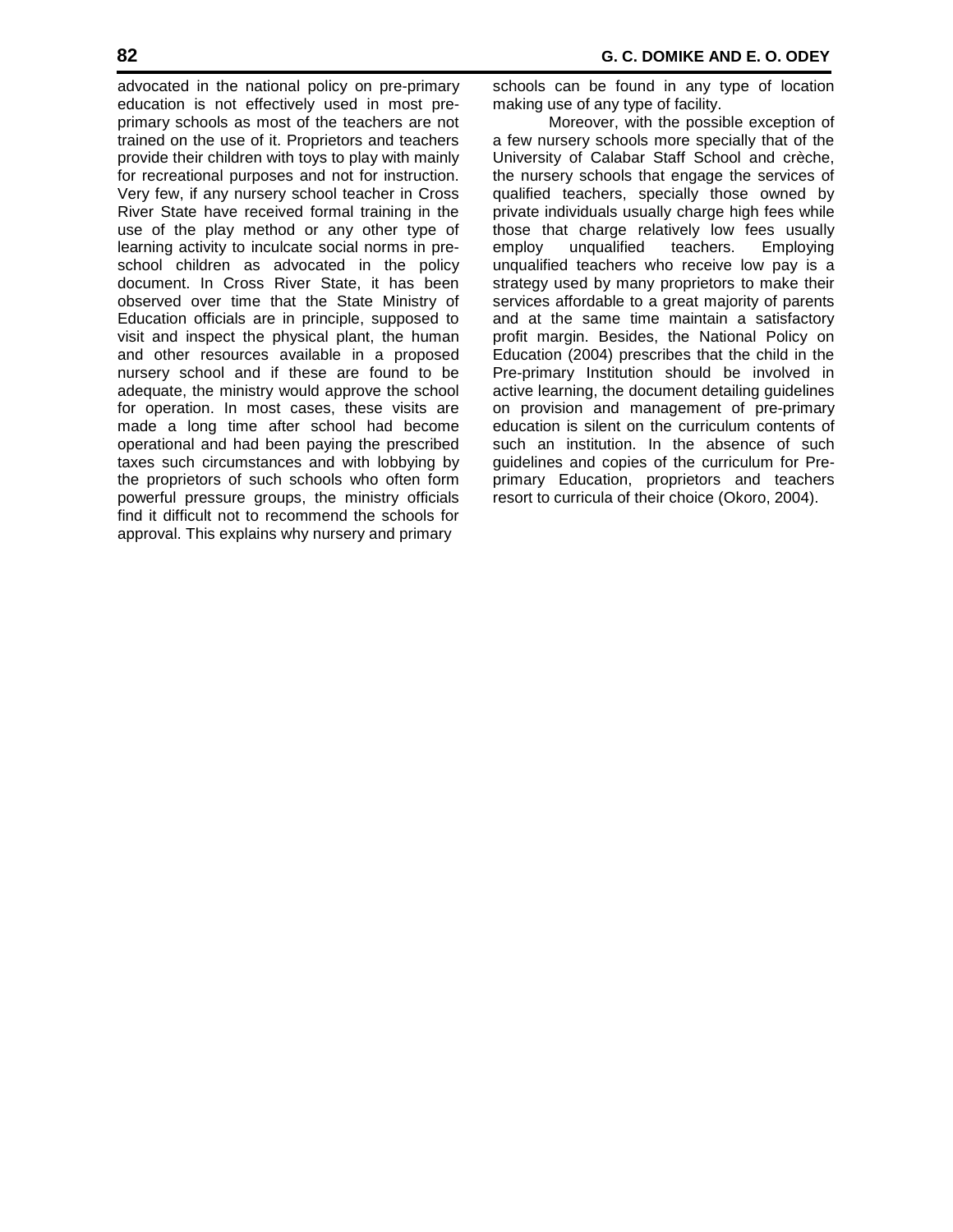| Schools        | Total<br>enrollment | Quality of staff         |                          |                  |                |                         | Language<br>in<br>used<br>teaching | Content in scheme<br>of work                                                                 | Most<br>popular<br>medium<br>of<br>instructio<br>n |
|----------------|---------------------|--------------------------|--------------------------|------------------|----------------|-------------------------|------------------------------------|----------------------------------------------------------------------------------------------|----------------------------------------------------|
|                |                     | B.E                      | DI                       | <b>NCE Grade</b> | WASC/GC        | <b>FLS</b>              | English                            |                                                                                              | Rymes                                              |
|                |                     | d                        | P                        | Ш                | Е              | C                       | language                           |                                                                                              |                                                    |
| $\overline{A}$ | 61                  | ٠                        | ۰                        | 4                | 1              | 3                       | English<br>language                | Number<br>work/experiences,c<br>ounting, matching, ar<br>ranger<br>in<br>sequence, grouping, | $\alpha$                                           |
| B              | 120                 | $\sim$                   | $\mathbf{1}$             | 8                | 3              | $\mathbf 1$             | English<br>language                | $\left($ ,<br>$\epsilon$                                                                     | $\mathbf{G} \in \mathbf{G}$                        |
| $\mathbf C$    | 302                 | $\sim$                   | 1                        | $6\phantom{1}$   | $\overline{5}$ | $\overline{2}$          | English<br>language                | $^{1}$<br>$\epsilon$                                                                         | $\alpha$                                           |
| D              | 209                 | $\blacksquare$           | $\sim$                   | 4                | $\overline{2}$ | $\overline{4}$          | English<br>language                | $\epsilon$<br>$^{1}$                                                                         | $\alpha$                                           |
| $\mathsf E$    | 41                  | ٠.                       | $\sim$                   | 3                | 1              | 6                       | English<br>language                | $\left($ ,<br>$^{(1)}$                                                                       | $\alpha$                                           |
| $\mathsf F$    | 32                  | $\overline{\phantom{a}}$ | $\overline{\phantom{a}}$ | 4                | $\mathbf{1}$   | $\overline{\mathbf{4}}$ | English<br>language                | $\epsilon$<br>$\epsilon$                                                                     | Recitatio<br>n                                     |
| G              | 21                  | $\blacksquare$           | $\sim$                   | $\overline{2}$   | 4              | $\overline{7}$          | English<br>language                | $^{1}$<br>$\left( \cdot \right)$                                                             | Recitatio<br>n                                     |

**Table 1:** The quality of teaching staff in selected nursery schools in Cross River State as indicated by academic qualification and language used in teaching.

**Source**: Authors field work sampled schools Cross River State 2012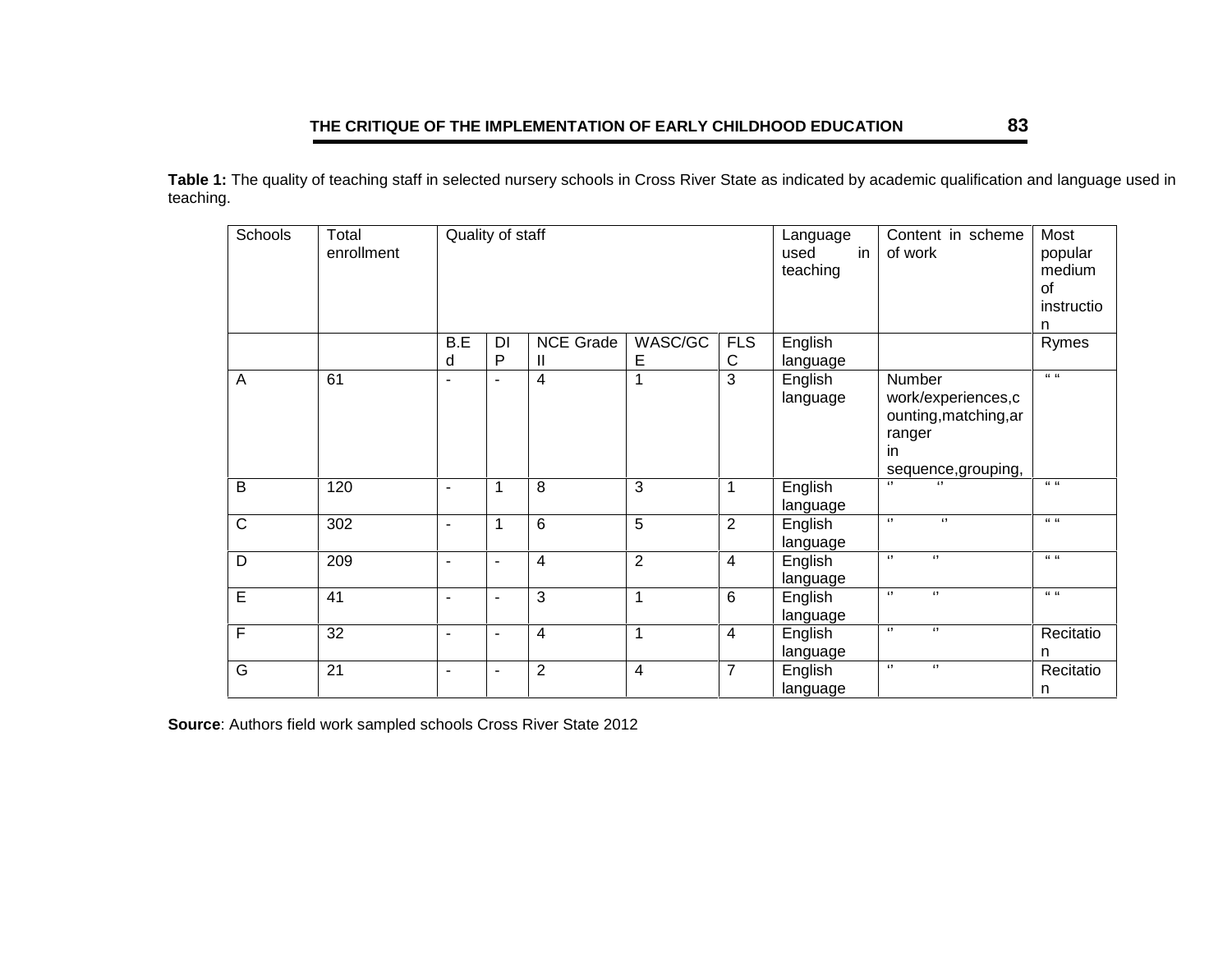From the field work survey, as shown in the table above, it was observed that, the curriculum of a typical nursery school owned by most private individuals include alphabets, numbers, nursery rhymes, colouring and story time and, in some cases, rudiments of reading and arithmetic. The emphasis of most is on the intellectual development of the children. Much more time is devoted to the learning of alphabets and memorization of facts, poems and some school passages from various books in English Language than recreational and social activities. This is because the yardstick for assessing the quality of effectiveness of nursery schools by parents seems to be the age at which the children attending them are able to count, recognize the alphabet, read and, in particular recite memorized information, poems, verses and passages. They younger the age at which children attending a particular school can do these, the higher the quality of the school is adjudged to be by members of the public and the more patronage it is likely to receive from parents. In an attempt to show how effective their nursery schools are, the proprietors of some combined nursery and primary schools admit children at the age of two and allow them to transit to the primary section both of which are below the official school going age. This transition to primary education below the official entry age often receives a nod from parents who see such as progress irrespective of their learning readiness.

In résumé, there is no gainsaying the fact that most of these problems hinge on the inability of the Cross River State Government to exercise effective control on the establishment and running of pre-primary schools in the state. In fact, the number of registered pre-primary schools in some local government areas more specially in the Calabar Metropolis (Calabar South and Calabar Municipal) Ikom, Ugep, Yala and Ogoja Local Government Areas is so large as compared to the number of inspectors who are supposed to regulate the establishment of, and to monitor the activities in these nursery schools location of which are not known to inspectors particular in the Northern Senatorial District. It should be however noted that the rural areas in the state are but little affected mainly

because of lack of market for proprietors. Any such schools that exist in rural areas are likely to be unregistered and substandard, charging such fees as interested parents can afford.

### **The Way Forward**

If pre-school age children in the country are to benefit from the hefty objectives of pre primary education policy, there is need for the federal, state and local governments to ensure that relevant facilities are available in both rural and urban areas. Various local governments in the country should come to the aid of rural areas as far as the provision of pre-primary education facilities is concerned. Matching grants or any other type of grants could be given to communities to set up such institutions if the government cannot set them up for them unaided. Such communities can then run them at reduced costs to parents.

Moreso, the State Government should set up and run few model Pre-primary Education Institutions to serve as a guide to proprietors who are interested in establishing theirs. There is also need for the State Ministry of Education officials to enforce the regulation laid down by the Federal Ministry of Education in regard to provision of pre-primary education. Effective quality monitoring units should be set up and provided with necessary logistic support to ensure that's minimum standards are maintained in both public and private pre-primary institutions. Pre-school educational institutions that do not meet the minimum standards specified by the State Ministry of Education should be closed down, to be reopened only when the providers comply with the laid down standards. The federal government should take positive steps towards establishing programmes for producing teachers who specialize in Early Childhood Education. Approvals should be given to building plans of nursery schools before construction work starts in order to standardize some of the infrastructural facilities. The curriculum should also be accredited by the State Ministry of Education.

Moreover, teachers can achieve the objectives of early Childhood Education by incorporating topics related to the areas of concern in the daily lessons of the learners. They should employ play method while teaching. They should be friendly and take the age of the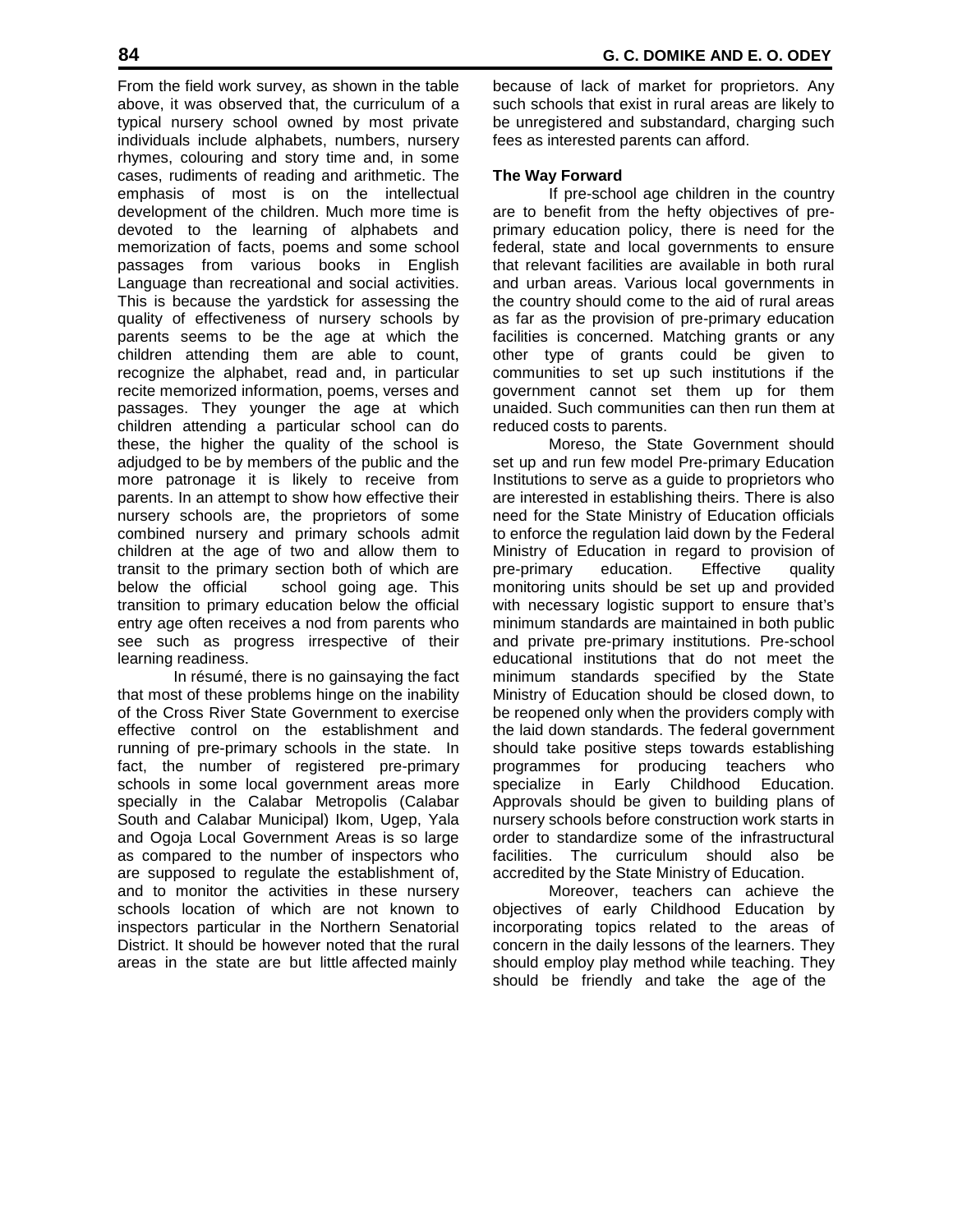children into consideration when organizing their materials for teaching and learning. Teachers should see themselves as the interpreters of the objectives and the custodians of the children. They should therefore serve as role models.

#### **CONCLUSION**

Available evidence suggests that early childhood education has a positive influence on educational development of children in later life and some writers on early childhood education have asserted that investing in it can yield high returns (Barnett 2006: Rolnick & Grumendald, 2003). Common sense dictates, however, that it is not any type of educational experience offered anywhere by any type of teacher that can have such an effect on children. The objectives of Pre primary education in the country can only be achieved if the policy is consistently and effectively implemented. For this to happen, government especially at the local level should show interest in early childhood education by providing some of the facilities and funds and must make sure that all those measures stated in the policy document aimed at facilitating the achievement of the objectives are put in place.

#### **REFERENCES**

- Akinbote, O., Oduolowu, E. A. and Lawal, B. O., 2001. Pre-primary Education and Primary Education. Lagos: Benlah Publishers.
- Barnett, W. S., 2006. Research on Benefits of the Pre-school Education: Securing high reforms from pre-school for all children. New York: National Institute for Early Education Research.
- Ejieh, M. U., 2010. Pre-primary Education in Nigeria: Policy Implementation and Problems. Elementary Education online. htpp://www.ikogretimonlive.org.
- Elkind, O. I., 1996. Formal Education and Early Childhood Education. An Essential Difference. Phi Delta Kappan 67 (9) 631- 636.
- Enobakhare, G. N. I., 1971. How shall we educate Nigeria? London: Rutledge Publications.
- Essa, E. L., 1999. Introduction to Early Childhood Education  $(3<sup>rd</sup>$  ed.) Washington: Delmar Publishers.
- Featherstone, H., 1986. Preschool: It does make a different? London: Rutledge Publications.
- Federal Republic of Nigeria. 2004. National Policy on Education  $(4<sup>th</sup>$  Ed) Lagos: NERDC Press.
- Florence, O. and Omotayo, K. A., 2009. "Assessment of Quality of Early Childhood Education in Ekiti State". In Olaleye, O. (Ed.) Journal of Education. Ado Ekiti: Idosi Publications.
- Jerslid, A. T. Telford, C. W. and Sawrey, J. M., 1995. Child Psychology**.** New Jersey: Prentice Hall Inc.
- Macorn R. A., 2002. Moving up the grades: Relationship between preschool model and later school success. Early Childhood Research and Practice 4(1). Pp 31-38.
- Okoro, D. C. U., 2004. Universal Basic Education in E. A. Yoloye & A. O. Osiyale (Ed). Burning Issues in Nigerian Education**.** Ibadan: Wemilore Press.
- Onah J. N., 1998. Problems and Prospects of Primary Education in Nigeria. In Ugwu, A. B. C. & Omalle. A (Eds.) Introduction to Primary Education Studies.
- Orebanjo, D., 1981. Early Child-case Problems of Working Mothers with implications for Social Policy. Paper presented at the National Workshop on Working Mothers and Early Childhood Education in Nigeria at NISER, Ibadan Sept. 13.
- Orukotan A. F. and Oladipo, S. A., 1992. Fundamentals of Pre-Primary Education and Primary Education**.** Lagos: Beulah Publishers.
- Reissman, F., 1962. The Culturally Deprived Child**.** New York: Harper Publications.